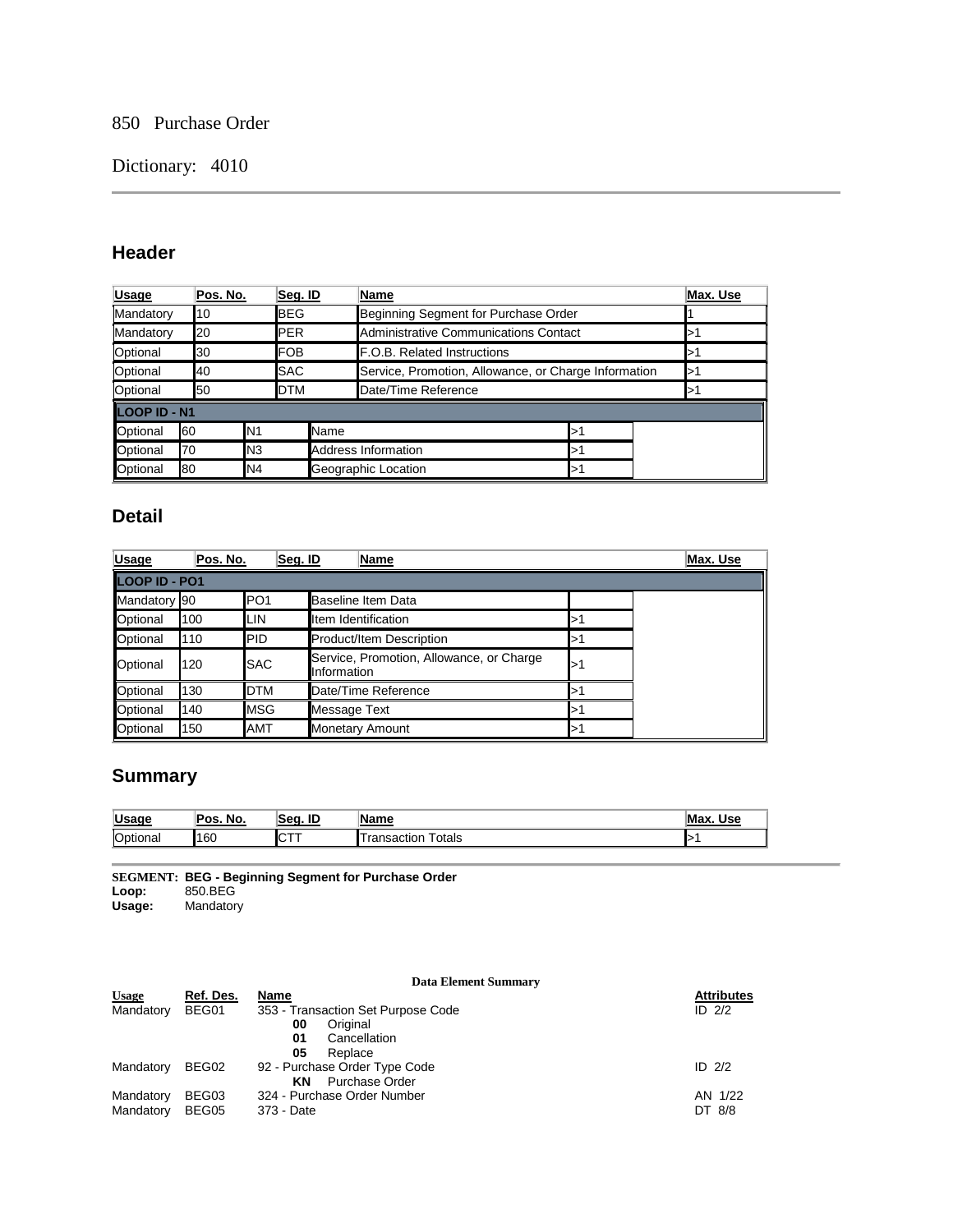#### *Note:* Date Purchase Order 850 Document was created<br>BEG12 640 - Transaction Type Code Optional BEG12 640 - Transaction Type Code **33** Normal **34** Emergency Request

**SEGMENT: PER - Administrative Communications Contact** Loop: 850.PER<br>Usage: Mandator **Mandatory** 

### **Data Element Summary**

| <b>Usage</b> | Ref. Des.         | Name                                 | <b>Attributes</b> |
|--------------|-------------------|--------------------------------------|-------------------|
| Mandatory    | PER <sub>01</sub> | 366 - Contact Function Code          | ID $2/2$          |
|              |                   | Buyer Name or Department<br>BD.      |                   |
|              |                   | МG<br>Manager                        |                   |
| Mandatory    | PER <sub>02</sub> | 93 - Name                            | AN 1/60           |
| Mandatory    | PER <sub>03</sub> | 365 - Communication Number Qualifier | ID $2/2$          |
|              |                   | Telephone<br>TΕ                      |                   |
| Mandatory    | PER <sub>04</sub> | 364 - Communication Number           | AN 1/80           |
| Mandatory    | PER <sub>05</sub> | 365 - Communication Number Qualifier | ID $2/2$          |
|              |                   | Electronic Mail<br>EM                |                   |
| Mandatory    | PER <sub>06</sub> | 364 - Communication Number           | AN 1/80           |
|              |                   |                                      |                   |

### **SEGMENT: FOB - F.O.B. Related Instructions**

Loop: 850.FOB<br>Usage: Optional **Optional** 

**Data Element Summary Usage Ref. Des. Name Attributes** Usage Ref. Des. Name<br>Mandatory FOB01 146 - Shipment Method of Payment<br>DF Defined by Buyer and S Defined by Buyer and Seller Attributes<br>ID 2/2 Optional FOB02 309 - Location Qualifier<br>ZZ Mutually De **Mutually Defined** ID 1/2 Optional FOB03 352 - Description **AN 1/80** 2012 12:00 12:00 12:00 12:00 12:00 12:00 12:00 12:00 12:00 12:00 12:00 12:00 12:00 12:00 12:00 12:00 12:00 12:00 12:00 12:00 12:00 12:00 12:00 12:00 12:00 12:00 12:00 12:00 12:00

**SEGMENT: SAC - Service, Promotion, Allowance, or Charge Information** Loop: 850.SAC<br>Usage: Optional **Optional** 

|              | <b>Data Element Summary</b> |                                                      |                     |  |  |  |  |
|--------------|-----------------------------|------------------------------------------------------|---------------------|--|--|--|--|
| <b>Usage</b> | Ref. Des.                   | Name                                                 | <b>Attributes</b>   |  |  |  |  |
| Mandatory    | SAC01                       | 248 - Allowance or Charge Indicator                  | $ID$ $1/1$          |  |  |  |  |
|              |                             | Allowance<br>А                                       |                     |  |  |  |  |
|              |                             | C<br>Charge                                          |                     |  |  |  |  |
| Mandatory    | SAC <sub>02</sub>           | 1300 - Service, Promotion, Allowance, or Charge Code | $ID$ 4/4            |  |  |  |  |
|              |                             | C310 Discount                                        |                     |  |  |  |  |
|              |                             | D240 Freight                                         |                     |  |  |  |  |
|              |                             | <b>H850</b> Tax                                      |                     |  |  |  |  |
| Optional     | SAC <sub>05</sub>           | 610 - Amount                                         | N <sub>2</sub> 1/15 |  |  |  |  |

# **SEGMENT: DTM - Date/Time Reference**

Loop: 850.DTM<br>Usage: Optional

**Optional** 

**Data Element Summary**

ID 2/2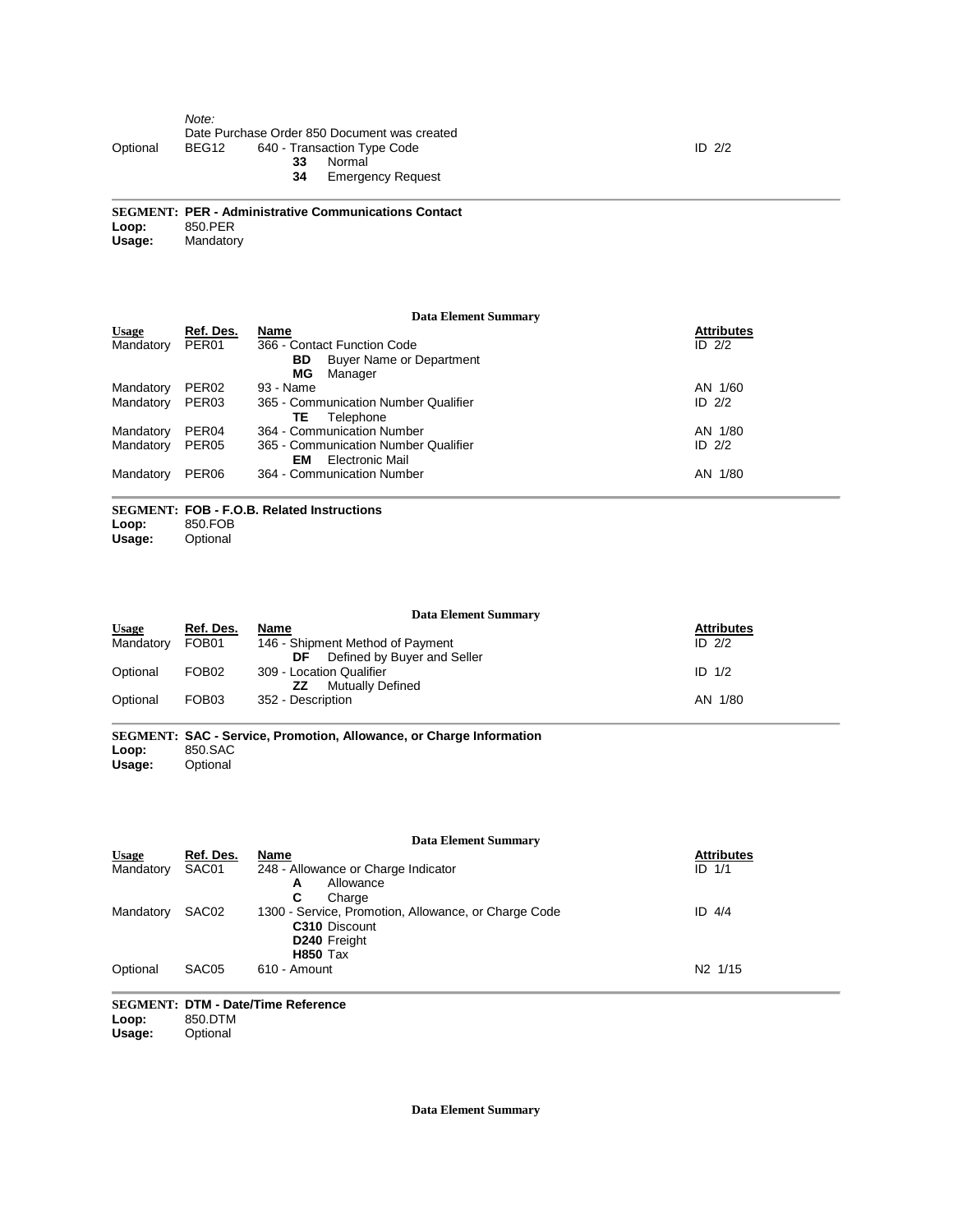| <b>Usage</b> | Ref. Des. | Name                                                   | <b>Attributes</b> |
|--------------|-----------|--------------------------------------------------------|-------------------|
| Optional     | DTM01     | 374 - Date/Time Qualifier<br><b>010</b> Requested Ship | $ID$ $3/3$        |
| Optional     | DTM02     | 373 - Date                                             | DT 8/8            |

# **SEGMENT: N1 - Name**

Loop:<br>Usage: **Optional** 

|              |                  | Data Element Summary                                 |                   |
|--------------|------------------|------------------------------------------------------|-------------------|
| <b>Usage</b> | Ref. Des.        | <b>Name</b>                                          | <b>Attributes</b> |
| Mandatory    | N <sub>101</sub> | 98 - Entity Identifier Code                          | ID $2/3$          |
|              |                  | Bill-to-Party<br>вт                                  |                   |
|              |                  | SТ<br>Ship To                                        |                   |
|              |                  | SU<br>Supplier/Manufacturer                          |                   |
| Mandatory    | N <sub>102</sub> | 93 - Name                                            | AN 1/60           |
| Mandatory    | N <sub>103</sub> | 66 - Identification Code Qualifier                   | ID $1/2$          |
|              |                  | Assigned by Buyer or Buyer's Agent<br>92             |                   |
| Mandatory    | N <sub>104</sub> | 67 - Identification Code                             | AN 2/80           |
|              | Note:            |                                                      |                   |
|              |                  | 57546 - Mercury Production Parts                     |                   |
|              |                  | 57548 - Mercury CPO Parts                            |                   |
|              |                  | 001316 - SRC Supplied Vendor Code for Mercury Marine |                   |
|              |                  |                                                      |                   |

# **SEGMENT: N3 - Address Information**

**Loop:** 850.N1.N3

**Optional** 

### **Data Element Summary**

| <b>Usage</b>   | Ref. Des. | Name                      | <b>Attributes</b> |
|----------------|-----------|---------------------------|-------------------|
| Mandatory N301 |           | 166 - Address Information | AN 1/55           |
| Optional       | N302      | 166 - Address Information | AN 1/55           |

**SEGMENT: N4 - Geographic Location Loop:** 850.N1.N4 **Usage:** Optional

### **Data Element Summary**

| <b>Usage</b> | Ref. Des. | Name                         | <b>Attributes</b> |
|--------------|-----------|------------------------------|-------------------|
| Optional     | N401      | 19 - City Name               | AN 2/30           |
| Optional     | N402      | 156 - State or Province Code | ID $2/2$          |
| Optional     | N403      | 116 - Postal Code            | $ID$ 3/15         |
| Optional     | N404      | 26 - Country Code            | ID $2/3$          |

**SEGMENT: PO1 - Baseline Item Data Loop:** 850.PO1 **Usage:** Mandatory

|                          |                                                | <b>Data Element Summary</b>              |                              |
|--------------------------|------------------------------------------------|------------------------------------------|------------------------------|
| <b>Usage</b><br>Optional | <u>Ref. Des.</u><br>PO <sub>101</sub><br>Note: | Name<br>350 - Assigned Identification    | <b>Attributes</b><br>AN 1/20 |
|                          | Line Number                                    |                                          |                              |
| Optional                 | PO <sub>102</sub>                              | 330 - Quantity Ordered                   | R 1/15                       |
| Optional                 | PO <sub>103</sub>                              | 355 - Unit or Basis for Measurement Code | ID $2/2$                     |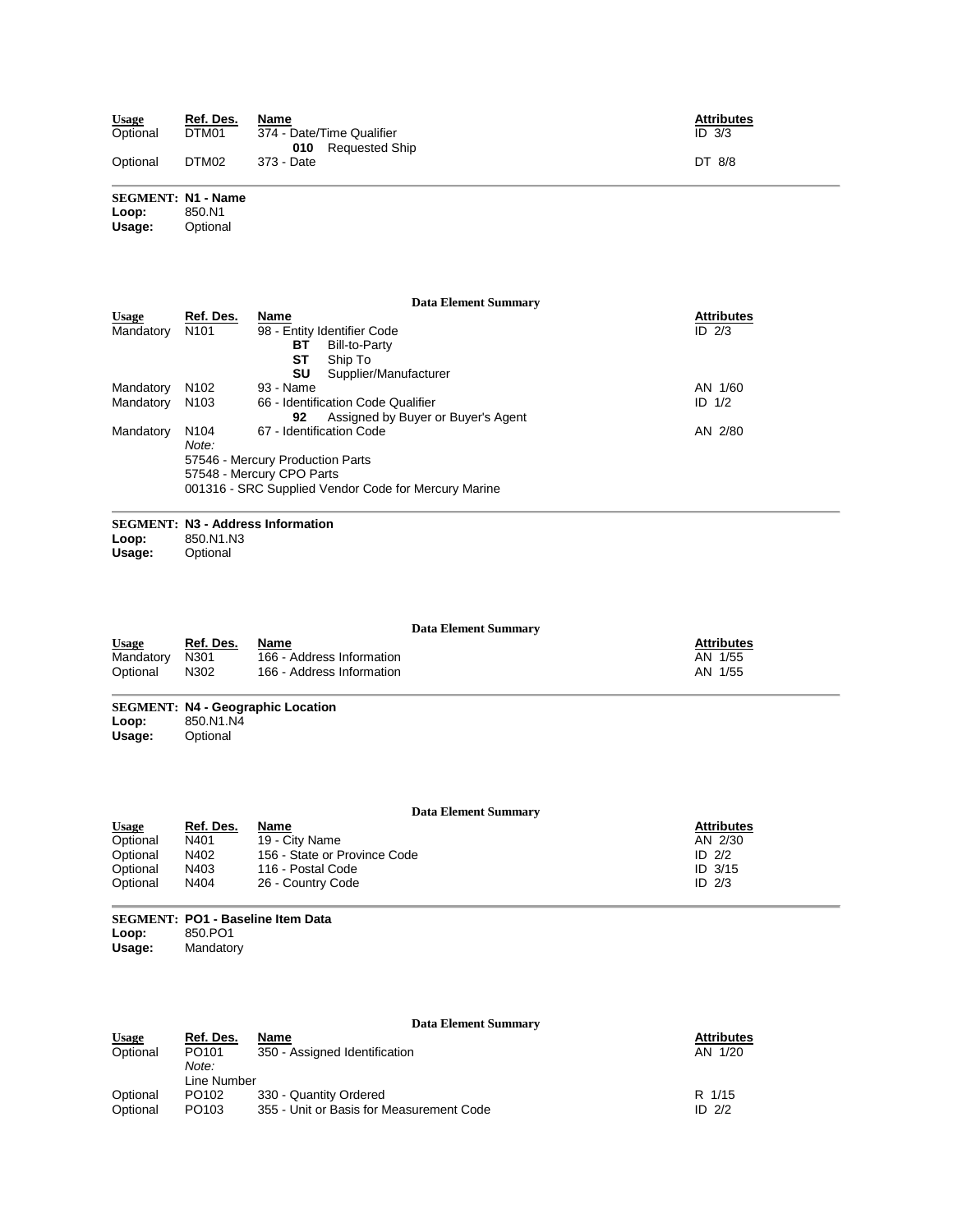**SEGMENT: LIN - Item Identification Loop:** 850.PO1.LIN<br>**Usage:** Optional **Usage:** Optional

### **Data Element Summary**

| <b>Attributes</b> |
|-------------------|
| AN 1/20           |
| ID $2/2$          |
|                   |
| AN 1/48           |
| ID $2/2$          |
|                   |
| AN 1/48           |
|                   |

### **SEGMENT: PID - Product/Item Description** Loop: 850.PO1.PID<br>Usage: Optional **Optional**

| <b>Data Element Summary</b> |                   |                                          |                   |  |  |  |  |
|-----------------------------|-------------------|------------------------------------------|-------------------|--|--|--|--|
| <b>Usage</b>                | Ref. Des.         | Name                                     | <b>Attributes</b> |  |  |  |  |
| Mandatory                   | PID <sub>01</sub> | 349 - Item Description Type<br>Free-form | $ID$ $1/1$        |  |  |  |  |
| Optional                    | PID <sub>05</sub> | 352 - Description                        | AN 1/80           |  |  |  |  |

**SEGMENT: SAC - Service, Promotion, Allowance, or Charge Information** Loop: 850.PO1.SAC<br>Usage: Optional **Optional** 

| Data Element Summary |                   |                                                                              |                     |  |  |  |  |
|----------------------|-------------------|------------------------------------------------------------------------------|---------------------|--|--|--|--|
| <b>Usage</b>         | Ref. Des.         | Name                                                                         | <b>Attributes</b>   |  |  |  |  |
| Mandatory            | SAC01             | 248 - Allowance or Charge Indicator<br>Allowance<br>А                        | $ID$ $1/1$          |  |  |  |  |
| Optional             | SAC <sub>02</sub> | 1300 - Service, Promotion, Allowance, or Charge Code<br><b>C310</b> Discount | ID $4/4$            |  |  |  |  |
| Optional             | SAC <sub>05</sub> | 610 - Amount                                                                 | N <sub>2</sub> 1/15 |  |  |  |  |

### **SEGMENT: DTM - Date/Time Reference** Loop: 850.PO1.DTM<br> **Usage:** Optional **Optional**

|              |           | <b>Data Element Summary</b>                     |                   |
|--------------|-----------|-------------------------------------------------|-------------------|
| <b>Usage</b> | Ref. Des. | Name                                            | <b>Attributes</b> |
| Mandatory    | DTM01     | 374 - Date/Time Qualifier<br>Required By<br>106 | $ID$ $3/3$        |
| Optional     | DTM02     | 373 - Date                                      | DT 8/8            |

**SEGMENT: MSG - Message Text** Loop: 850.PO1.MSG<br>Usage: Optional **Optional**